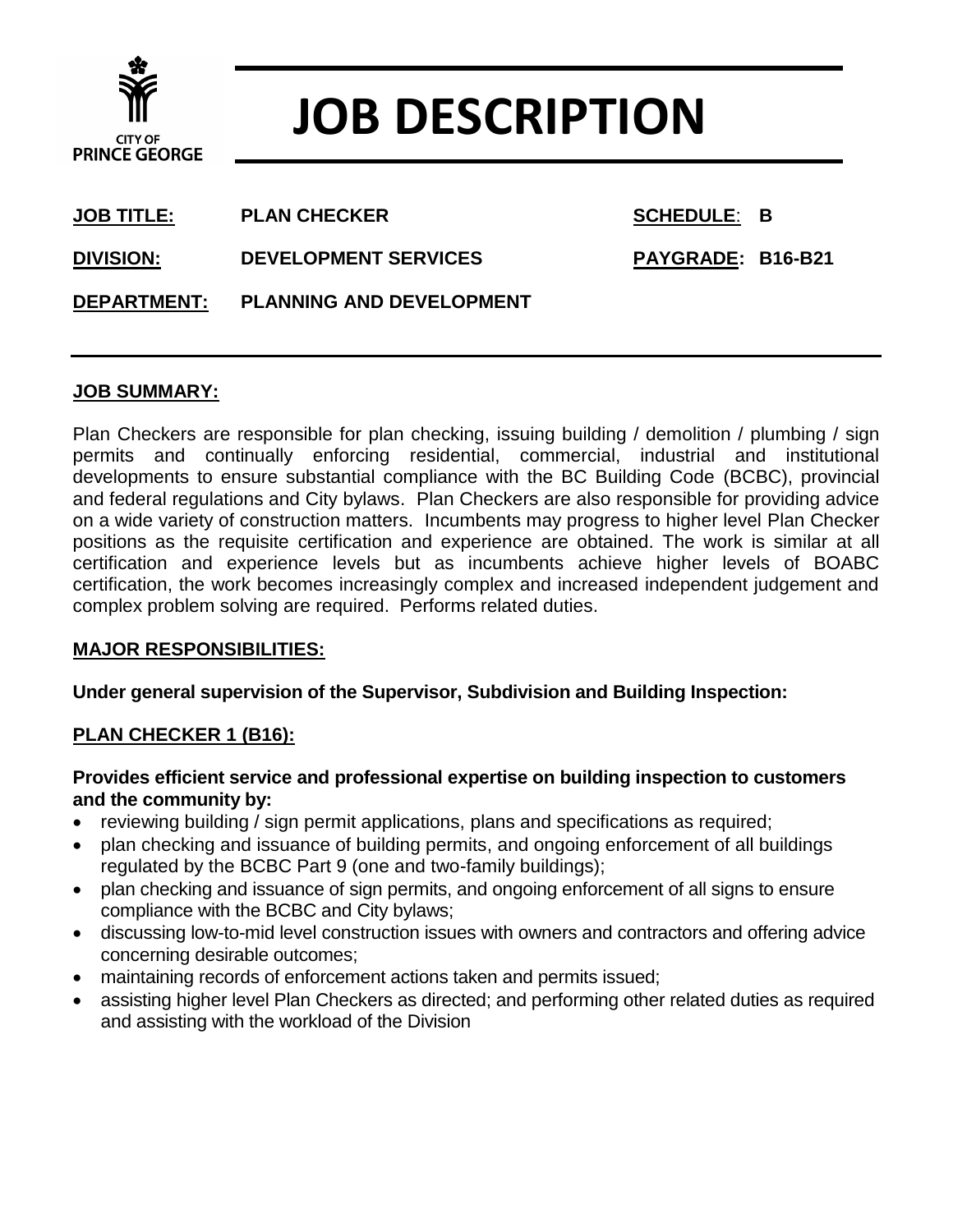# **QUALIFICATIONS:**

**Education:** Journeyman's Ticket or Trade Qualification in carpentry OR completion of a recognized technical school diploma program in building or construction technology. Completion of the BOABC Certification Level I.

**Experience:** A minimum three years' directly related experience.

**MUST OBTAIN:** BOABC Certification Level II within 36 months of appointment.

# **PLAN CHECKER 2 (B18):**

**The responsibilities of a Plan Checker 2 are the same as Plan Checker 1 with the following additional responsibilities:**

- reviewing demolition / plumbing permit applications, plans and specifications as required;
- plan checking and issuance of demolition / plumbing permits, and ongoing enforcement of all buildings regulated by the BCBC Part 9 (one and two-family buildings);
- discussing mid-to-high level construction issues with owners and contractors and offering advice concerning desirable outcomes.
- plan checking, issuance of building / demolition / plumbing permits and ongoing enforcement of all buildings regulated by the BCBC Part 9 (including small commercial buildings); and
- assisting in the training and professional development of lower level Plan Checkers.

**Education:** Journeyman's Ticket or Trade Qualification in carpentry OR completion of a recognized technical school diploma program in building or construction technology. BOABC Certification Level II.

**Experience:** A minimum of five years of experience working knowledge and enforcement of the BC Building Code, and building, zoning, sign and business license bylaws.

**MUST OBTAIN:** BOABC Certification Level III within 48 months of appointment.

**Knowledge & Skills:** As listed at end of document.

#### **PLAN CHECKER 3 (B21):**

**The responsibilities of Plan Checker are the same as Plan Checker 1 and 2 with the following additional responsibilities:**

- plan checking, issuance of building / demolition / plumbing permits and ongoing enforcement of all buildings regulated by the BCBC Part 3; and
- assisting in the training and professional development of lower level Plan Checkers.